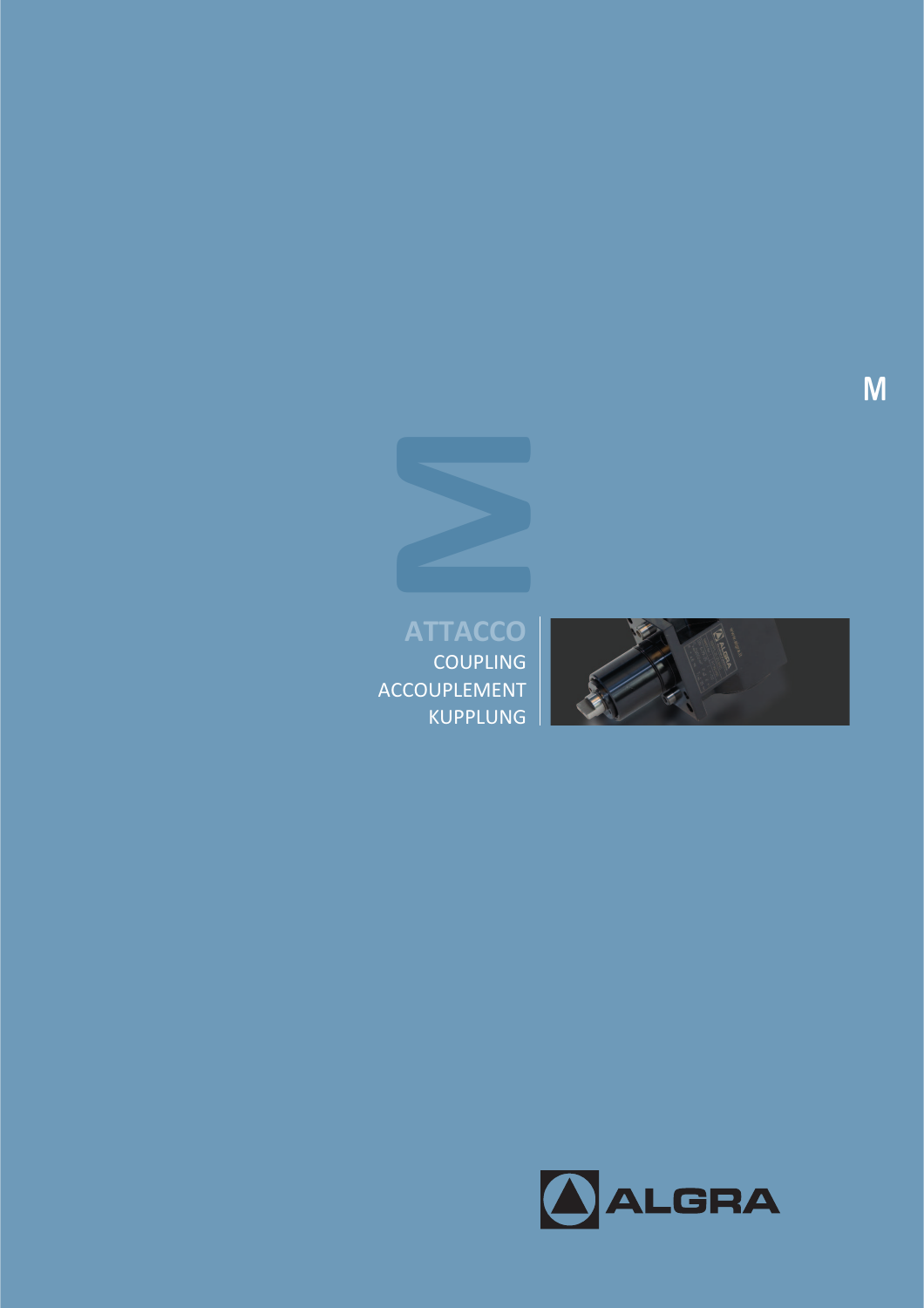

**M**

*Portautensili Rotanti ‐ Driven Tools*

| <b>M38</b> | <b>Version</b> | <b>Tools</b><br><b>Clamping</b>                                              | <b>Center</b><br><b>Height</b> | Max.<br>speed                             | Ratio                                    | <b>External</b>                                                                                   | <b>Internal</b>                                    | Page                 |
|------------|----------------|------------------------------------------------------------------------------|--------------------------------|-------------------------------------------|------------------------------------------|---------------------------------------------------------------------------------------------------|----------------------------------------------------|----------------------|
|            | $0^{\circ}$    | <b>ER16 - DIN6499</b><br>ER25 - DIN6499<br>ER16 - DIN6499<br>Ø16mm - DIN6358 |                                | 6000rpm<br>6000rpm<br>24000rpm<br>6000rpm | $i=1:1$<br>$i=1:1$<br>$i=1:4$<br>$i=1:1$ | RAPPS 16 121UM38<br>RAPPS 25 121UM38<br>RAPPS 16 122UM38<br>RAPFS 16 121UM38                      | RAPPS 16 131UM38<br>RAPPS 25 131UM38               | 17<br>17<br>18<br>18 |
|            | $90^\circ$     | ER16 - DIN6499<br>ER20 - DIN6499<br>ER16 - DIN6499<br>Ø16mm - DIN6358        | 59mm<br>59mm<br>59mm<br>59mm   | 6000rpm<br>6000rpm<br>24000rpm<br>6000rpm | $i=1:1$<br>$i=1:1$<br>$i=1:4$<br>$i=1:1$ | RRPPS 16 121UM38<br><b>RRPPS 20 121UM38</b><br><b>RRPPS 16 122UM38</b><br><b>RRPFS 16 122UM38</b> | <b>RRPPS 16 131UM38</b><br><b>RRPPS 20 131UM38</b> | 19<br>19<br>20<br>20 |
|            | ±90°           | ER16 - DIN6499                                                               |                                | 6000rpm                                   | $i=1:1$                                  | ROPPS 16 121UM38                                                                                  | ROPPS 16 131UM38                                   | 22                   |
| <b>M45</b> | <b>Version</b> | <b>Tools</b><br><b>Clamping</b>                                              | <b>Center</b><br><b>Height</b> | Max.<br>speed                             | <b>Ratio</b>                             | <b>External</b>                                                                                   | Internal                                           | Page                 |
|            | $0^{\circ}$    | ER25 - DIN6499<br>ER32 - DIN6499<br>ER16 - DIN6499<br>Ø16mm - DIN6358        |                                | 6000rpm<br>6000rpm<br>24000rpm<br>6000rpm | $i=1:1$<br>$i=1:1$<br>$i=1:4$<br>$i=1:1$ | RAPPS 25 121UM45<br>RAPPS 32 121UM45<br>RAPPS 16 122UM45<br>RAPFS 16 121UM45                      | RAPPS 25 131UM45<br>RAPPS 32 131UM45               | 17<br>17<br>18<br>18 |
|            | $90^\circ$     | <b>ER25 - DIN6499</b><br>ER16 - DIN6499<br>Ø16mm - DIN6358                   | 65mm<br>65mm<br>65mm           | 6000rpm<br>24000rpm<br>6000rpm            | $i=1:1$<br>$i=1:4$<br>$i=1:1$            | RRPPS 25 121UM45<br><b>RRPPS 16 122UM45</b><br><b>RRPFS 16 121UM45</b>                            | RRPPS 25 131UM45                                   | 19<br>20<br>20       |
|            | 90° Double     | ER25 - DIN6499                                                               | 65 <sub>mm</sub>               | 6000rpm                                   | $i=1:1$                                  | <b>RRPPT 25 121UM45</b>                                                                           |                                                    | 21                   |
|            | $±90^\circ$    | ER20 - DIN6499                                                               |                                | 6000rpm                                   | $i=1:1$                                  | ROPPS 20 121UM45                                                                                  | ROPPS 20 131UM45                                   | 22                   |
| <b>M54</b> | <b>Version</b> | <b>Tools</b><br><b>Clamping</b>                                              | <b>Center</b><br><b>Height</b> | Max.<br>speed                             | Ratio                                    | <b>External</b>                                                                                   | <b>Internal</b>                                    | Page                 |
|            | $0^{\circ}$    | ER25 - DIN6499<br>ER32 - DIN6499<br>ER16 - DIN6499<br>Ø22mm - DIN6358        |                                | 6000rpm<br>6000rpm<br>24000rpm<br>6000rpm | $i=1:1$<br>$i=1:1$<br>$i=1:4$<br>$i=1:1$ | RAPPS 25 121UM54<br>RAPPS 32 121UM54<br>RAPPS 16 122UM54<br><b>RAPFS 22 121UM54</b>               | RAPPS 25 131UM54<br>RAPPS 32 131UM54               | 17<br>17<br>18<br>18 |
|            | $90^\circ$     | ER25 - DIN6499<br>ER32 - DIN6499<br>ER16 - DIN6499<br>Ø22mm - DIN6358        | 75mm<br>75mm<br>75mm<br>75mm   | 6000rpm<br>6000rpm<br>24000rpm<br>6000rpm | $i=1:1$<br>$i=1:1$<br>$i=1:4$<br>$i=1:1$ | RRPPS 25 321UM54<br>RRPPS 32 321UM54<br><b>RRPPS 16 122UM54</b><br><b>RRPFS 22 121UM54</b>        | RRPPS 25 331UM54<br>RRPPS 32 331UM54               | 19<br>19<br>20<br>20 |
|            | 90° Double     | ER25 - DIN6499<br>ER32 - DIN6499                                             | 75mm<br>75mm                   | 6000rpm<br>6000rpm                        | $i=1:1$<br>$i=1:1$                       | <b>RRPPT 25 321UM54</b><br>RRPPT 32 321UM54                                                       |                                                    | 21<br>21             |
|            | ±90°           | ER20 - DIN6499                                                               |                                | 6000rpm                                   | $i=1:1$                                  | ROPPS 20 121UM54                                                                                  | ROPPS 20 131UM54                                   | 22                   |

**ALGRA S.p.A. ‐ tooling division**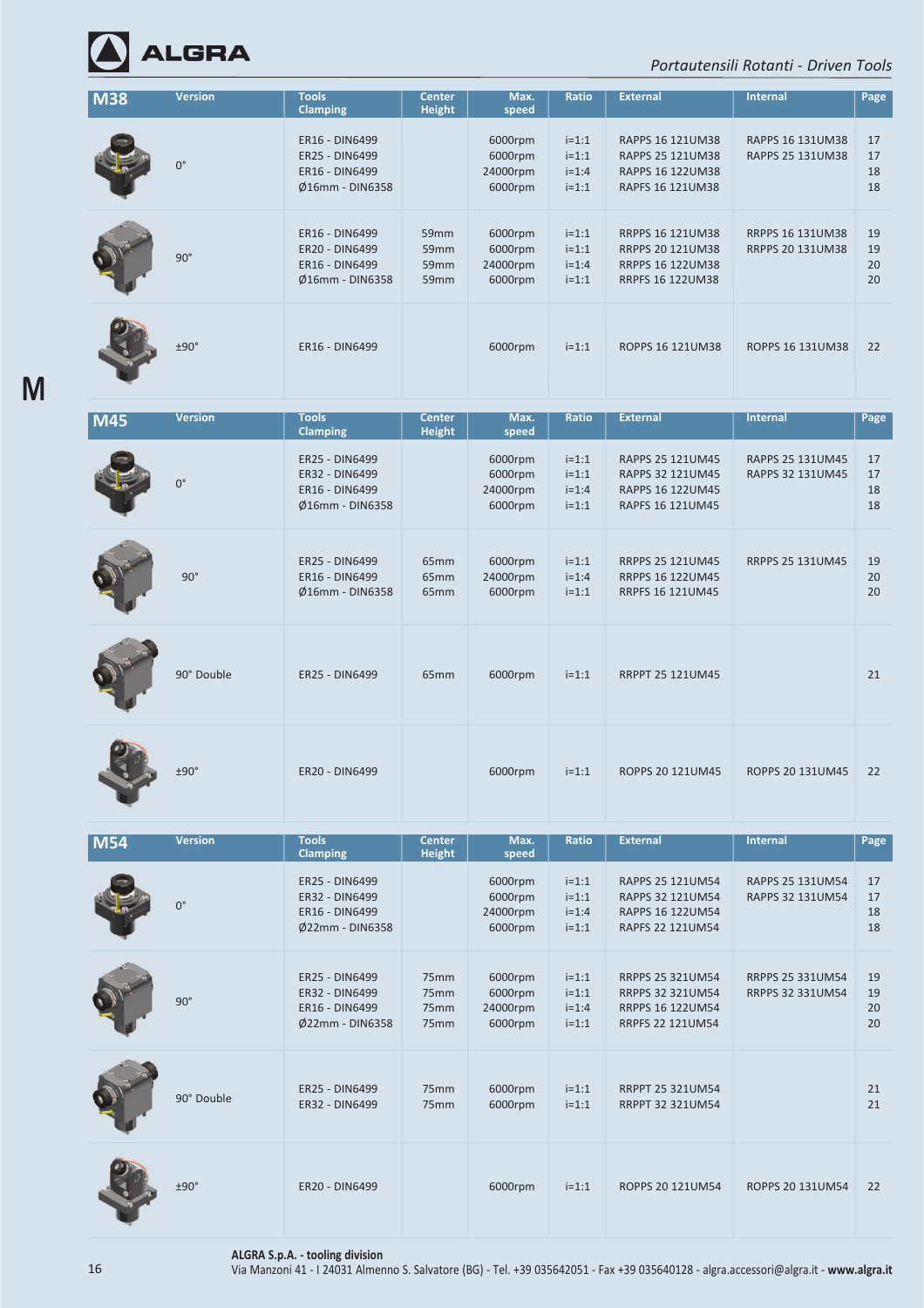

**ALGRA** 





**M**

|          | 1/M             |           |
|----------|-----------------|-----------|
| o        | <b>DIN 6499</b> | $+1(1:1)$ |
| EXTERNAL |                 |           |

|       | Codice<br>code - code - Bestell Nr. | D  | ER | Н | H1 | H2 | (min-max)        | $\mathbf{L}$ | <b>L2</b> | А  | B  | A1  | <b>B1</b> | A2 | <b>B2</b> | M <sub>2</sub><br><b>Nm</b> | $n_{\rm{b}}$<br>min- | Þ<br>kW |
|-------|-------------------------------------|----|----|---|----|----|------------------|--------------|-----------|----|----|-----|-----------|----|-----------|-----------------------------|----------------------|---------|
|       | <b>RAPPS 16 121UM38</b>             | 38 | 16 |   |    | 37 | $66,3 \div 70$   | 40           |           | 52 | 56 | 78  | 80        |    |           | 25                          | 6000                 | 6       |
| En 3  | <b>RAPPS 25 121UM38</b>             | 38 | 25 |   |    | 37 | $69 - 72,7$      | 40           |           | 52 | 56 | 78  | 80        |    |           | 25                          | 6000                 | 6       |
| (1:1) | <b>RAPPS 25 121UM45</b>             | 45 | 25 |   |    | 76 | 53,9:57,6        | 25           |           | 68 | 56 | 92  | 70        |    |           | 35                          | 6000                 | 6       |
|       | <b>RAPPS 32 121UM45</b>             | 45 | 32 |   |    | 76 | $60,6 \div 64,3$ | 25           |           | 68 | 56 | 92  | 70        |    |           | 35                          | 6000                 | 6       |
|       | <b>RAPPS 25 121UM54</b>             | 54 | 25 |   |    | 72 | $73,5 - 77,2$    | 30           |           | 60 | 75 | 100 | 90        |    |           | 60                          | 6000                 | 10      |
|       | <b>RAPPS 32 121UM54</b>             | 54 | 32 |   |    | 72 | 75,7÷79,4        | 30           |           | 60 | 75 | 100 | 90        |    |           | 60                          | 6000                 | 10      |







|                                              | 2/M      |                                | Codice<br>code - code - Bestell Nr. | D  | ER | н | H1 | H <sub>2</sub> | (min-max)        | $\mathbf{L}$ | L <sub>2</sub> | А  | B  | A1  | <b>B1</b> | A2 | <b>B2</b> | M <sub>2</sub><br><b>Nm</b> | n <sub>2</sub><br>$min-1$ | $\mathsf{P}$<br><b>kW</b> |
|----------------------------------------------|----------|--------------------------------|-------------------------------------|----|----|---|----|----------------|------------------|--------------|----------------|----|----|-----|-----------|----|-----------|-----------------------------|---------------------------|---------------------------|
|                                              |          |                                | <b>RAPPS 16 131UM38</b>             | 38 | 16 |   |    | 37             | $66,3 \div 70$   | 40           |                | 52 | 56 | 78  | 80        |    |           | 25                          | 6000                      | - 6                       |
| $0^{\circ}$                                  |          |                                | <b>RAPPS 25 131UM38</b>             | 38 | 25 |   |    | 37             | $69 - 72,7$      | 40           |                | 52 | 56 | 78  | 80        |    |           | 25                          | 6000                      | - 6                       |
|                                              | DIN 6499 | $+1(1:1)$                      | <b>RAPPS 25 131UM45</b>             | 45 | 25 |   |    | 76             | $53,9-57,6$      | 25           |                | 68 | 56 | 92  | 70        |    |           | 35                          | 6000                      | - 6                       |
| $\bigoplus_{i=1}^{\infty} \mathbb{R}^n$<br>⋹ |          | 2                              | <b>RAPPS 32 131UM45</b>             | 45 | 32 |   |    | 76             | $60,6 \div 64,3$ | 25           |                | 68 | 56 | 92  | 70        |    |           | 35                          | 6000                      | - 6                       |
| INT./EXT.                                    | 80 bar   | Filtration<br>30 <sub>µm</sub> | <b>RAPPS 25 131UM54</b>             | 54 | 25 |   |    | 72             | $73,5 \div 77,2$ | 30           |                | 60 | 75 | 100 | 90        |    |           | 60                          | 6000                      | 10                        |
|                                              |          |                                | <b>RAPPS 32 131UM54</b>             | 54 | 32 |   |    | 72             | 75,7÷79,4        | 30           |                | 60 | 75 | 100 | 90        |    |           | 60                          | 6000                      | 10                        |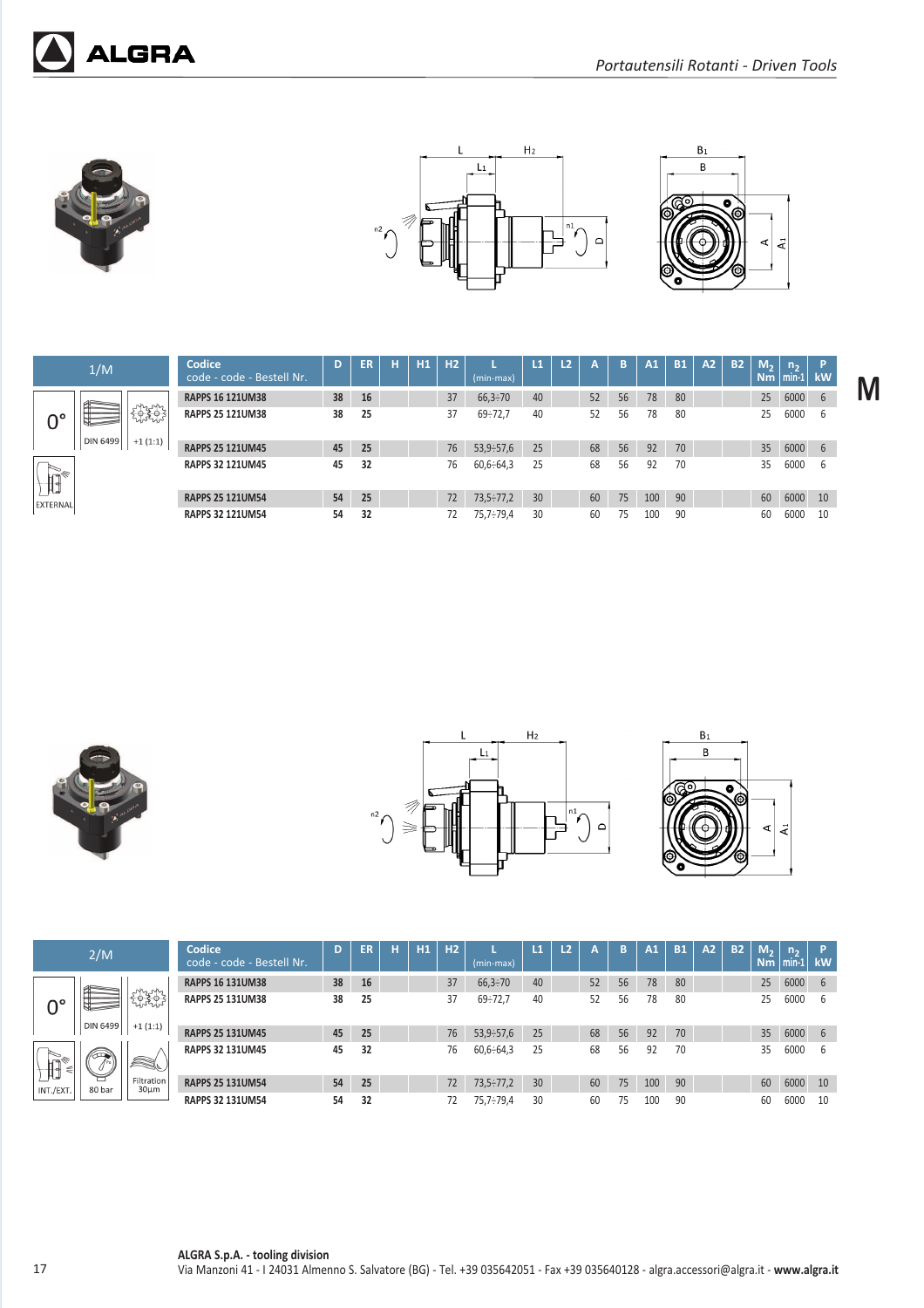

**ALGRA** 





| 3/M                                         | Codice<br>code - code - Bestell Nr. | D  | ER | н | H1 | <b>H2</b> | (min-max)   | L1 | L <sub>2</sub> | A  | B  | A1    | <b>B1</b> | A2 | <b>B2</b> | M <sub>2</sub><br><b>Nm</b> | $n_{\rm}$<br>$min-1$ | $\mathbf{P}$<br>kW      |
|---------------------------------------------|-------------------------------------|----|----|---|----|-----------|-------------|----|----------------|----|----|-------|-----------|----|-----------|-----------------------------|----------------------|-------------------------|
|                                             | <b>RAPPS 16 122UM38</b>             | 38 | 16 |   |    | 37        | $90,8-94,5$ | 68 |                | 52 | 56 | 108,5 | 70        |    |           | 6                           | 24000                |                         |
| 20,300<br>ا پ<br>um<br>IN 6499<br>$+4(1:4)$ | <b>RAPPS 16 122UM45</b>             | 45 | 16 |   |    | 76        | $90,8-94,5$ | 68 |                | 68 | 56 | 108,5 | 70        |    |           |                             | 24000                |                         |
|                                             | <b>RAPPS 16 122UM54</b>             | 54 | 16 |   |    | 72        | $90,8-94,5$ | 68 |                | 60 | 75 | 108,5 | 70        |    |           | 6                           | 24000                | $\overline{\mathbf{3}}$ |







|                | 4/M             |               | Codice<br>code - code - Bestell Nr. | D  | d              | н | H1 | H2 |      | VИ | L <sub>2</sub> | A  | B  | A1  | <b>B1</b> | A2 | <b>B2</b> | M <sub>2</sub><br>N <sub>m</sub> | n <sub>2</sub><br>$min-1$ | <b>kW</b> |
|----------------|-----------------|---------------|-------------------------------------|----|----------------|---|----|----|------|----|----------------|----|----|-----|-----------|----|-----------|----------------------------------|---------------------------|-----------|
|                | nd              |               | <b>RAPFS 16 121UM38</b>             | 38 | Ø16            |   |    | 37 | 68,5 | 25 |                | 52 | 56 | 78  | 80        |    |           | 25                               | 6000                      | 6         |
|                | 褍<br>∸          | $\frac{1}{2}$ |                                     |    |                |   |    |    |      |    |                |    |    |     |           |    |           |                                  |                           |           |
|                | <b>DIN 6358</b> | $+1(1:1)$     | <b>RAPFS 16 121UM45</b>             | 45 | $\emptyset$ 16 |   |    | 76 | 68,5 | 25 |                | 68 | 56 | 92  | 70        |    |           | 35                               | 6000                      | 6         |
|                |                 |               |                                     |    |                |   |    |    |      |    |                |    |    |     |           |    |           |                                  |                           |           |
|                |                 |               | <b>RAPFS 22 121UM54</b>             | 54 | Ø22            |   |    | 72 | 100  | 35 |                | 60 | 75 | 100 | 90        |    |           | 60                               | 6000                      | 10        |
| $\mathbb{H}^*$ |                 |               |                                     |    |                |   |    |    |      |    |                |    |    |     |           |    |           |                                  |                           |           |
| EXTERNAL       |                 |               |                                     |    |                |   |    |    |      |    |                |    |    |     |           |    |           |                                  |                           |           |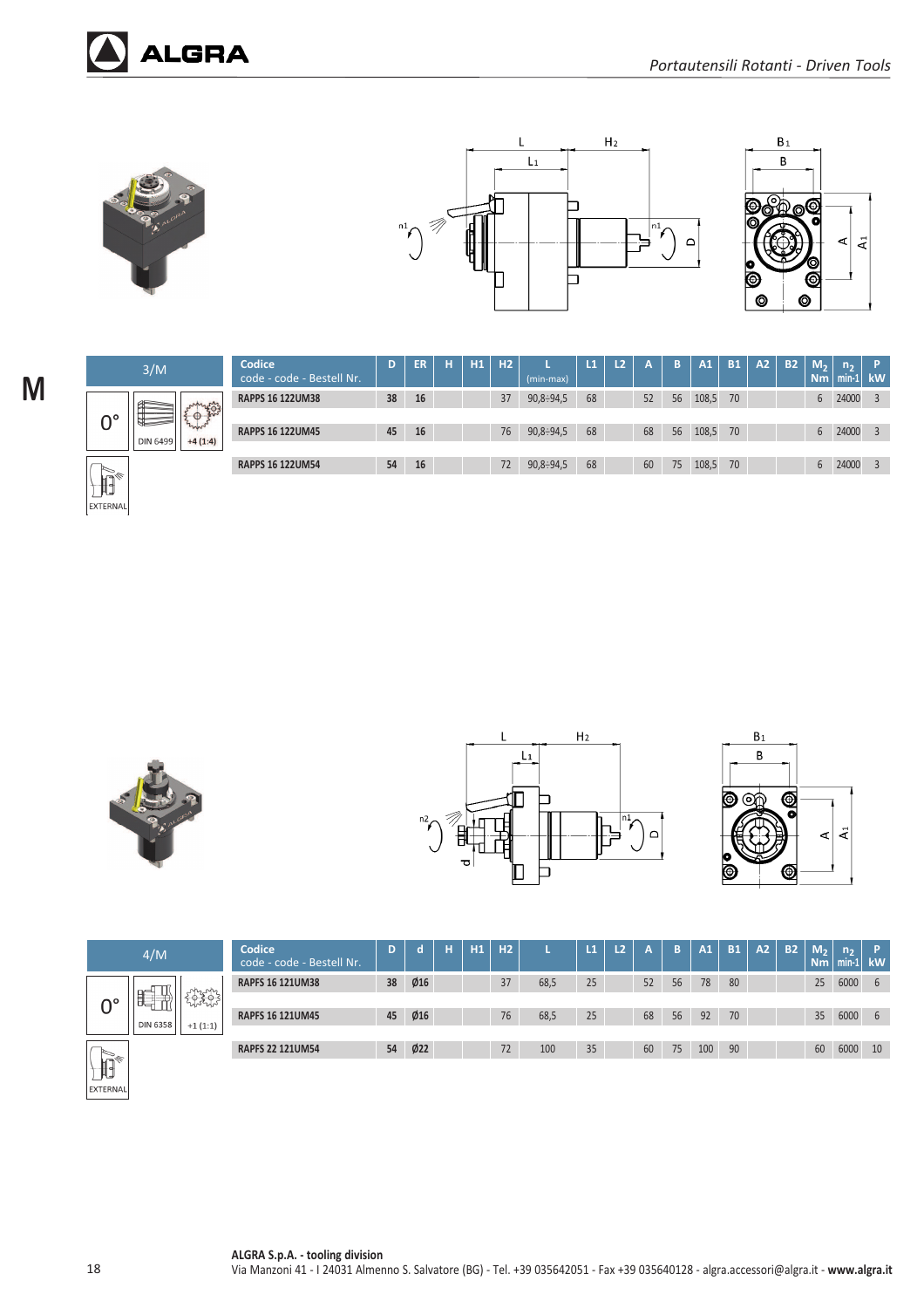







|              | Codice<br>code - code - Bestell Nr. | D  | ER | н  | H1  | H <sub>2</sub> | (min-max)      | L1   | L2 | А  | B  | A1  | <b>B1</b> | A2 | <b>B2</b> | M <sub>2</sub><br><b>Nm</b> | $n_{\rm{D}}$<br>$min-1$ | P<br>kW |
|--------------|-------------------------------------|----|----|----|-----|----------------|----------------|------|----|----|----|-----|-----------|----|-----------|-----------------------------|-------------------------|---------|
|              | <b>RRPPS 16 121UM38</b>             | 38 | 16 | 59 | 84  | 37             | $65,3-69$      | 45   |    | 52 | 56 | 78  | 80        |    |           | 25                          | 6000                    | 6       |
| nymy<br>AzO3 | <b>RRPPS 20 121UM38</b>             | 38 | 20 | 59 | 84  | 37             | $65.3 \div 69$ | 45   |    | 52 | 56 | 78  | 80        |    |           | 25                          | 6000                    | 6       |
| $-1(1:1)$    | <b>RRPPS 25 121UM45</b>             | 45 | 25 | 65 | 95  | 76             | $80,9 - 84,6$  | 52,2 |    | 68 | 56 | 92  | 70        |    |           | 35                          | 6000                    | 6       |
|              | <b>RRPPS 25 321UM54</b>             | 54 | 25 | 75 | 112 | 72             | $87.3 \div 91$ | 54,5 |    | 60 | 75 | 100 | 90        |    |           | 60                          | 6000                    | 10      |
|              | <b>RRPPS 32 321UM54</b>             | 54 | 32 | 75 | 112 | 72             | $90,3 - 94$    | 54,5 |    | 60 | 75 | 100 | 90        |    |           | 60                          | 6000                    | 10      |







|                                                                                                                                                                                                                                                                                                                                                               | 6/M               |                                                                                                                                                                                                                                                                                                                                                             | Codice<br>code - code - Bestell Nr. | D  | ER | н  | H1  | H <sub>2</sub> | (min-max)     | L1   | L <sub>2</sub> | А  | B  | A1  | <b>B1</b> | A2 | <b>B2</b> | M <sub>2</sub><br>Nm | n <sub>2</sub><br>$min-1$ | kW |
|---------------------------------------------------------------------------------------------------------------------------------------------------------------------------------------------------------------------------------------------------------------------------------------------------------------------------------------------------------------|-------------------|-------------------------------------------------------------------------------------------------------------------------------------------------------------------------------------------------------------------------------------------------------------------------------------------------------------------------------------------------------------|-------------------------------------|----|----|----|-----|----------------|---------------|------|----------------|----|----|-----|-----------|----|-----------|----------------------|---------------------------|----|
|                                                                                                                                                                                                                                                                                                                                                               |                   |                                                                                                                                                                                                                                                                                                                                                             | <b>RRPPS 16 131UM38</b>             | 38 | 16 | 59 | 84  | 37             | $65,3-69$     | 45   |                | 52 | 56 | 78  | 80        |    |           | 25                   | 6000                      | 6  |
| $90^{\circ}$                                                                                                                                                                                                                                                                                                                                                  |                   | $\begin{array}{c} \displaystyle \sum_{i=1}^{n} \sum_{j=1}^{n} \sum_{j=1}^{n} \sum_{j=1}^{n} \sum_{j=1}^{n} \sum_{j=1}^{n} \sum_{j=1}^{n} \sum_{j=1}^{n} \sum_{j=1}^{n} \sum_{j=1}^{n} \sum_{j=1}^{n} \sum_{j=1}^{n} \sum_{j=1}^{n} \sum_{j=1}^{n} \sum_{j=1}^{n} \sum_{j=1}^{n} \sum_{j=1}^{n} \sum_{j=1}^{n} \sum_{j=1}^{n} \sum_{j=1}^{n} \sum_{j=1}^{n}$ | <b>RRPPS 20 131UM38</b>             | 38 | 20 | 59 | 84  | 37             | $65,3-69$     | 45   |                | 52 | 56 | 78  | 80        |    |           | 25                   | 6000                      | b  |
|                                                                                                                                                                                                                                                                                                                                                               | <b>DIN 6499</b>   | $-1(1:1)$                                                                                                                                                                                                                                                                                                                                                   | <b>RRPPS 25 131UM45</b>             | 45 | 25 | 65 | 95  | 76             | $80,9 - 84,6$ | 52,2 |                | 68 | 56 | 92  | 70        |    |           | 35                   | 6000                      | 6  |
|                                                                                                                                                                                                                                                                                                                                                               | $\left( 1\right)$ |                                                                                                                                                                                                                                                                                                                                                             |                                     |    |    |    |     |                |               |      |                |    |    |     |           |    |           |                      |                           |    |
| $\begin{picture}(120,110) \put(0,0){\line(1,0){10}} \put(15,0){\line(1,0){10}} \put(15,0){\line(1,0){10}} \put(15,0){\line(1,0){10}} \put(15,0){\line(1,0){10}} \put(15,0){\line(1,0){10}} \put(15,0){\line(1,0){10}} \put(15,0){\line(1,0){10}} \put(15,0){\line(1,0){10}} \put(15,0){\line(1,0){10}} \put(15,0){\line(1,0){10}} \put(15,0){\line$<br>$\leq$ |                   | K                                                                                                                                                                                                                                                                                                                                                           | <b>RRPPS 25 331UM54</b>             | 54 | 25 | 75 | 112 | 72             | $87,3-91$     | 64,5 |                | 60 | 75 | 100 | 90        |    |           | 60                   | 6000                      | 10 |
| INT./EXT.                                                                                                                                                                                                                                                                                                                                                     | ᆸ<br>80 bar       | Filtration<br>30um                                                                                                                                                                                                                                                                                                                                          | <b>RRPPS 32 331UM54</b>             | 54 | 32 | 75 | 112 |                | $90,3 - 94$   | 64,5 |                | 60 | 75 | 100 | 90        |    |           | 60                   | 6000                      | 10 |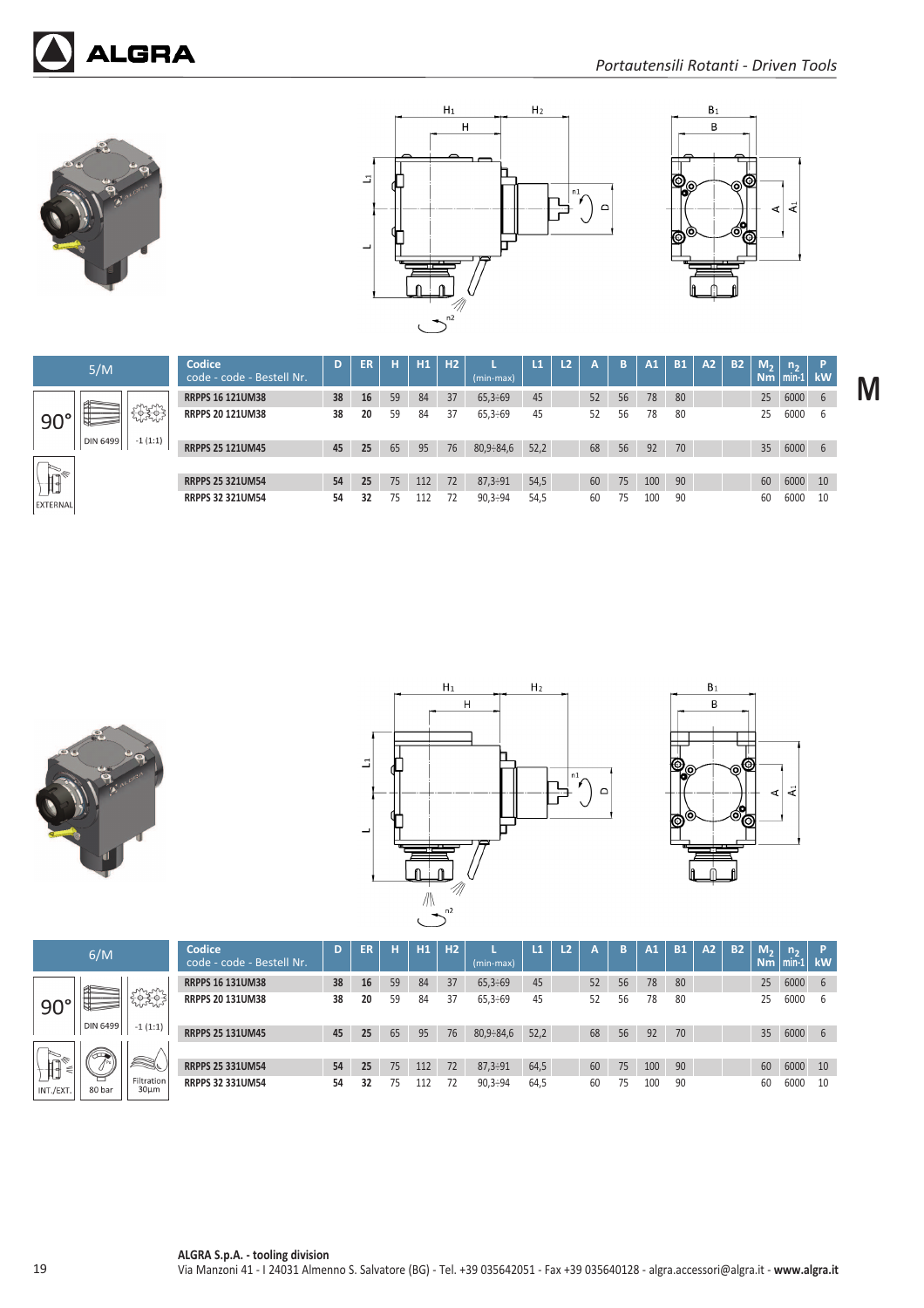





| 7/M                                              | Codice<br>code - code - Bestell Nr. | D  | <b>ER</b> | н  | H1  | <b>TH2</b> | (min-max)   | L1   | L2 | A  | B  | A1   | <b>B1</b> | A2 | <b>B2</b> | м,<br><b>Nm</b> | n <sub>2</sub><br>$min-1$ | P<br>$\mathsf{I}$ kW. |
|--------------------------------------------------|-------------------------------------|----|-----------|----|-----|------------|-------------|------|----|----|----|------|-----------|----|-----------|-----------------|---------------------------|-----------------------|
|                                                  | <b>RRPPS 16 122UM38</b>             | 38 | 16        | 59 | 89  | 97         | $66 - 69,7$ | 51,5 |    | 52 | 56 | 98,5 | 80        |    |           | 6               | 24000                     |                       |
| E Company<br>mos<br>$+4(1:4)$<br><b>DIN 6499</b> | <b>RRPPS 16 122UM45</b>             | 45 | 16        | 65 | 95  | 76         | $66 - 69,7$ | 51,5 |    | 68 | 56 | 98,5 | 70        |    |           | 6               | 24000                     |                       |
|                                                  | <b>RRPPS 16 122UM54</b>             | 54 | 16        | 75 | 112 | 72         | $66 - 69,7$ | 51,5 |    | 60 | 75 | 98,5 | 90        |    |           | 6               | 24000                     |                       |
|                                                  |                                     |    |           |    |     |            |             |      |    |    |    |      |           |    |           |                 |                           |                       |







|              | 8/M             |               | Codice<br>code - code - Bestell Nr. | D  | о                | н  | H1  | H <sub>2</sub> |      | L1   | L <sub>2</sub> | A  | B  | A1  | <b>B1</b> | A2 | <b>B2</b> | M <sub>2</sub><br>Nm | n <sub>2</sub><br>$min-1$ | <b>kW</b> |
|--------------|-----------------|---------------|-------------------------------------|----|------------------|----|-----|----------------|------|------|----------------|----|----|-----|-----------|----|-----------|----------------------|---------------------------|-----------|
| $90^{\circ}$ | 瞶<br>ŤΪ         | $\frac{1}{2}$ | <b>RRPFS 16 121UM38</b>             | 38 | $\varnothing$ 16 | 59 | 84  | 37             | 95,6 | 55   |                | 52 | 56 | 78  | 80        |    |           |                      | 25 6000                   | 6         |
|              | <b>DIN 6358</b> | $-1(1:1)$     | <b>RRPFS 16 121UM45</b>             | 45 | $\emptyset$ 16   | 65 | 95  | 76             | 95,6 | 52,2 |                | 68 | 56 | 92  | 70        |    |           | 35 <sup>2</sup>      | 6000                      | 6         |
| <b>A</b>     |                 |               | <b>RRPFS 22 121UM54</b>             | 54 | Ø22              | 75 | 112 | 72             | 102  | 58   |                | 60 | 75 | 100 | 90        |    |           | 60                   | 6000                      | 10        |

 $\mathbb H$ EXTERNAL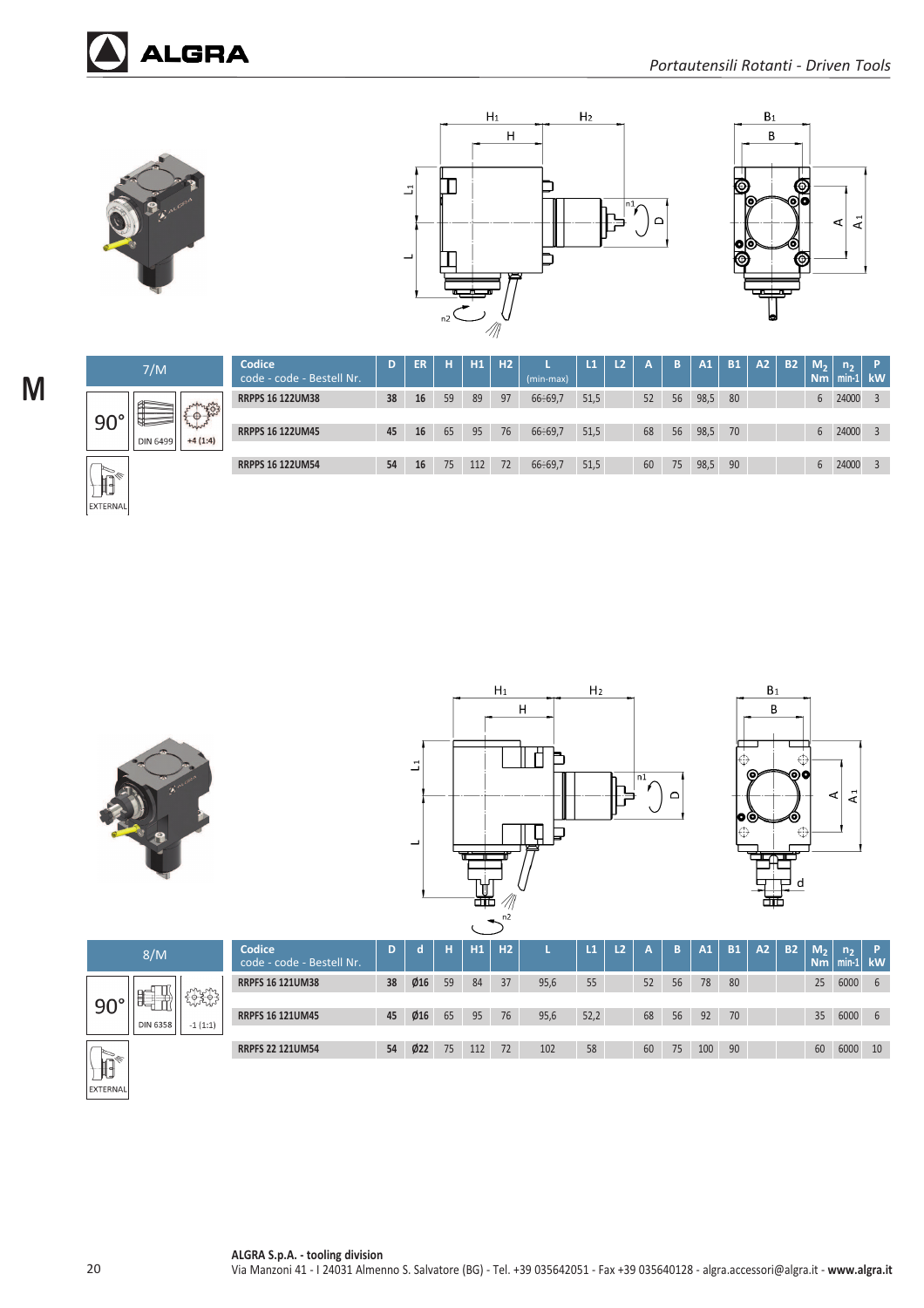







 $\mathbf{A}^1$  $\prec$ 

◎



EXTERNAL